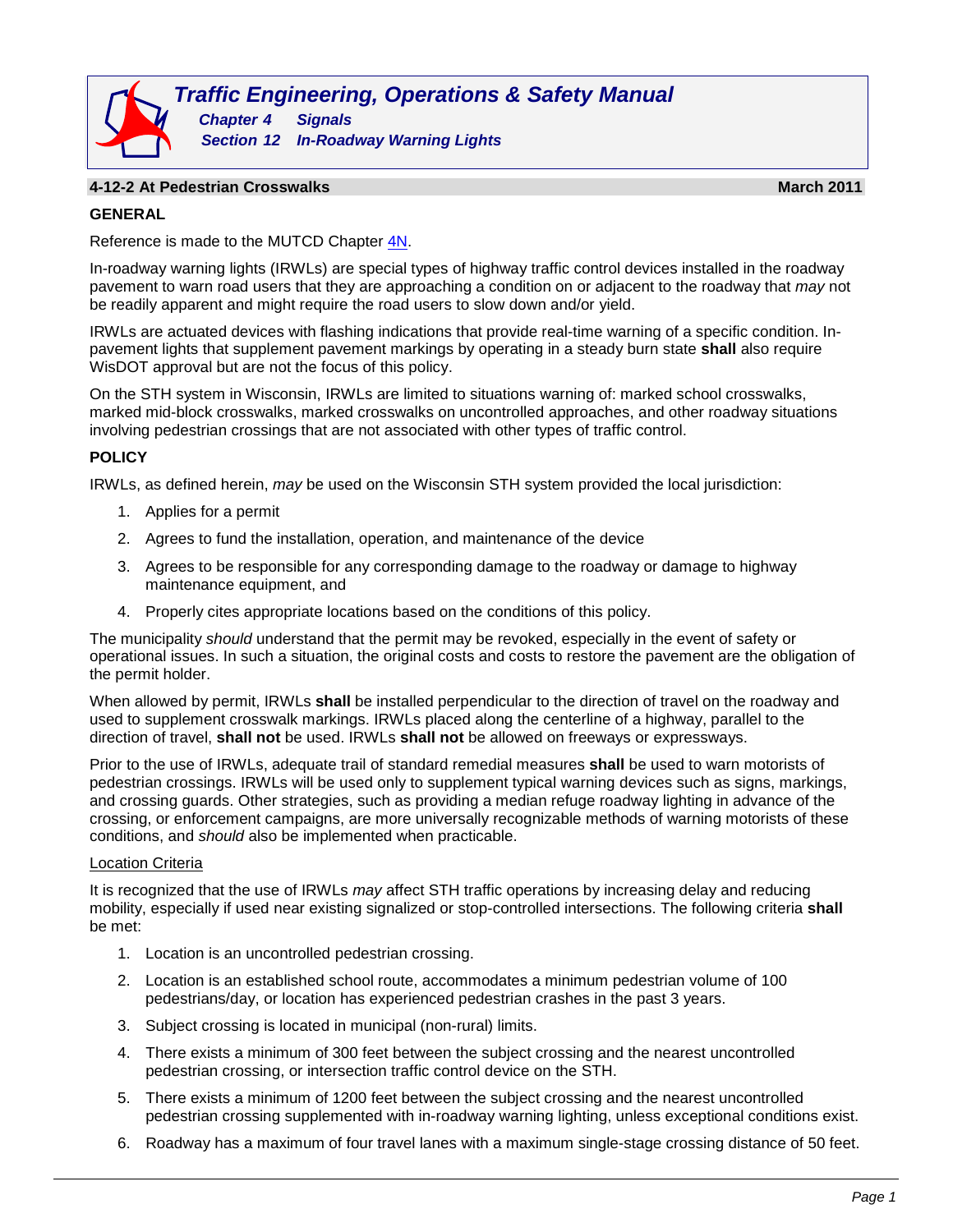- 7. Approach speed is posted at less than 50 mph.
- 8. Adequate stopping sight distance exists based on the following approach speeds:
	- a.  $15$  or 25 mph = 200 ft
	- b.  $30 \text{ mph} = 250 \text{ ft}$
	- c. 35 mph = 300 ft
	- d.  $40$  mph =  $400$  ft
	- e.  $45 \text{ mph} = 500 \text{ ft}$

### Design Requirements

In the interest of uniformity, reliability, and consideration for other highway users, the following minimum design requirements for IRWLs **shall** be met:

- 1. Number/positioning of lights:
	- a. For two-lane undivided roadways: 5 IRWLs per direction
	- b. For four-lane undivided roadways: 7 IRWLs per direction
	- c. For four-lane divided roadways: 5 IRWLs per direction.
- 2. IRWLs **shall** be actuated and **shall not** flash continuously.
- 3. If pedestrian push buttons are used to actuate the IRWLs, a PUSH BUTTON TO TURN ON WARNING LIGHTS (R10-25) sign **shall** be mounted adjacent to or integral with each pedestrian push button.
- 4. For four-lane divided roadways with median widths equal to or exceeding 6 feet, pedestrian actuation in the median **shall** be provided to allow for a two-stage crossing of the roadway.
- 5. Lights **shall** be evenly spaced across the entire traveled way. Lights *should* be positioned outside of vehicle wheel paths and *should* also consider bicyclist routes adjacent the traveled way. Lights placed near the centerline of the roadway *should* be offset slightly to minimize interference with pavement marking operations.
- 6. Electrical wire **shall** be cast in a minimum of 8-inch concrete pavement. If IRWLs are being installed with an improvement project that requires a pavement section greater than 8 inches, then the pavement at the crossing *should* be made to match that of the adjacent roadway. Pavement reinforcement *may* not be required, but this decision will reside with the regional pavement design unit. Doweling to adjacent concrete pavement will also be required at the direction of the regional pavement engineer. A minimum 2 feet of clearance to the edge of the concrete **shall** be maintained. Pavement structure **shall** be installed according to WisDOT Standard Specifications. Installation in existing pavement by sawing or coring is not permissible. Minimal width of the concrete, measured longitudinally in the direction of traffic, **shall** be 12 feet.
- 7. Roadway profile **shall** be appropriately maintained by milling or wedging the approach to the crossing, as required.
- 8. IRWLs **shall** flash for the entire calculated pedestrian clearance time. Pedestrian clearance *should* be calculated based on a 3.5 ft/sec walking speed. Locations frequented by children and elderly users *may* have a pedestrian clearance based on a slower walking speed. A brief time extension of 3 to 7 seconds *may* be added to allow for vehicle/pedestrian response and separation.
- 9. Features meant to accommodate impaired pedestrians such as actuator buttons with locator tones, supplemental braille signing, etc., *should* be considered at individual locations on a case-by-case basis. If used, these devices **shall** be furnished and maintained by the municipality that requests the IRWLs.
- 10. Other design criteria **shall** conform to the manufacturer's recommendations.

# **SUPPORT**

There are several general points of concern regarding the use of these devices:

- 1. IRWLs do not ensure that motorists will appropriately yield the right of way to pedestrians in the crossing.
- 2. A public awareness and education campaign *may* be required to educate the public prior to operating